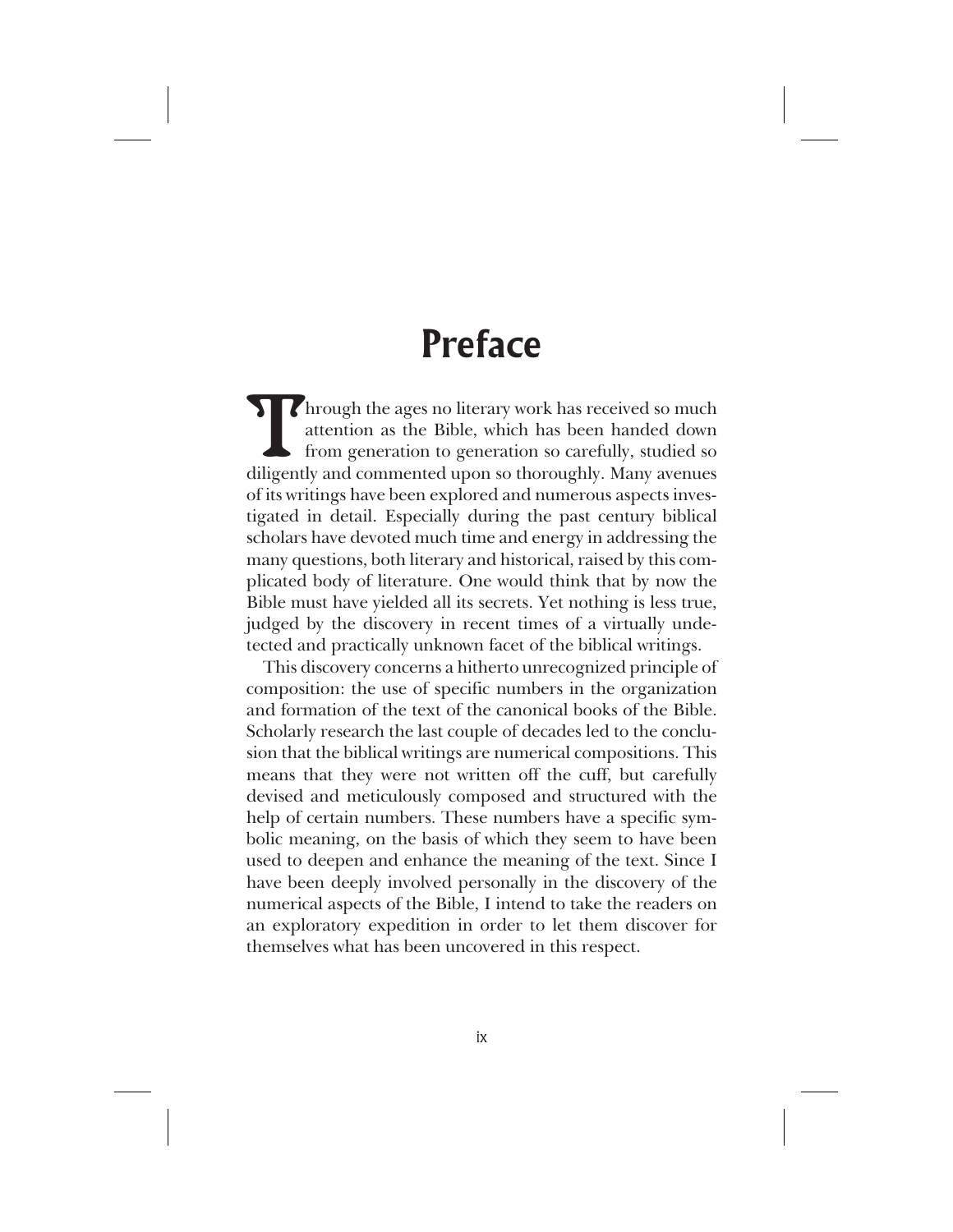## Preface

The people responsible for handing down the canonical books of the Old Testament confront us with the fascinating phenomenon of counting verses, words, and letters. We shall survey the striking occurrence of certain explicitly mentioned numbers in both the Old Testament and the New Testament. Moreover, exploring the structure of the text more deeply, we shall become aware of the exceptionally high frequency of a limited number of extremely holy numerical symbols, representing God's name and presence, woven into the very fabric of the text of Scripture. We shall become acquainted with the fascinating world of the biblical writers and with the way in which they constructed their literary compositions with great professional skill and craftsmanship.

The present book was not written for specialists. As a matter of fact, apart from a few tyros, including myself, there are no scholars with any specialized knowledge of these matters; for this is a completely new field of study. The book is intended for everyone who is interested in the Bible as literature, regardless whether the reader is a professional scholar or a lay reader, Jew or Christian, churchgoer or not. The reader might find some pages a bit technical—which was unavoidable—but I have tried to use clear and comprehensible language.

A previous version of the book was published in Dutch under the title *Vertellen met Getallen: Functie en symboliek van getallen in de bijbelse oudheid* in 1992 and has since then been reprinted. The publisher, Uitgeverij Boekencentrum, has kindly given me permission to publish it in English. Since I was free to bring about whatever changes I deemed necessary or desirable, and to add more detail, the present version is a total rewrite.

I am indebted to Professor Duane L. Christensen and Dr. William R. Scott, who showed interest in the book and willingness to include it in the publications of BIBAL Press. Duane Christensen, one of those Old Testament scholars who have come to realize that biblical study can benefit from taking the numerical aspects of the Bible seriously, has worked through